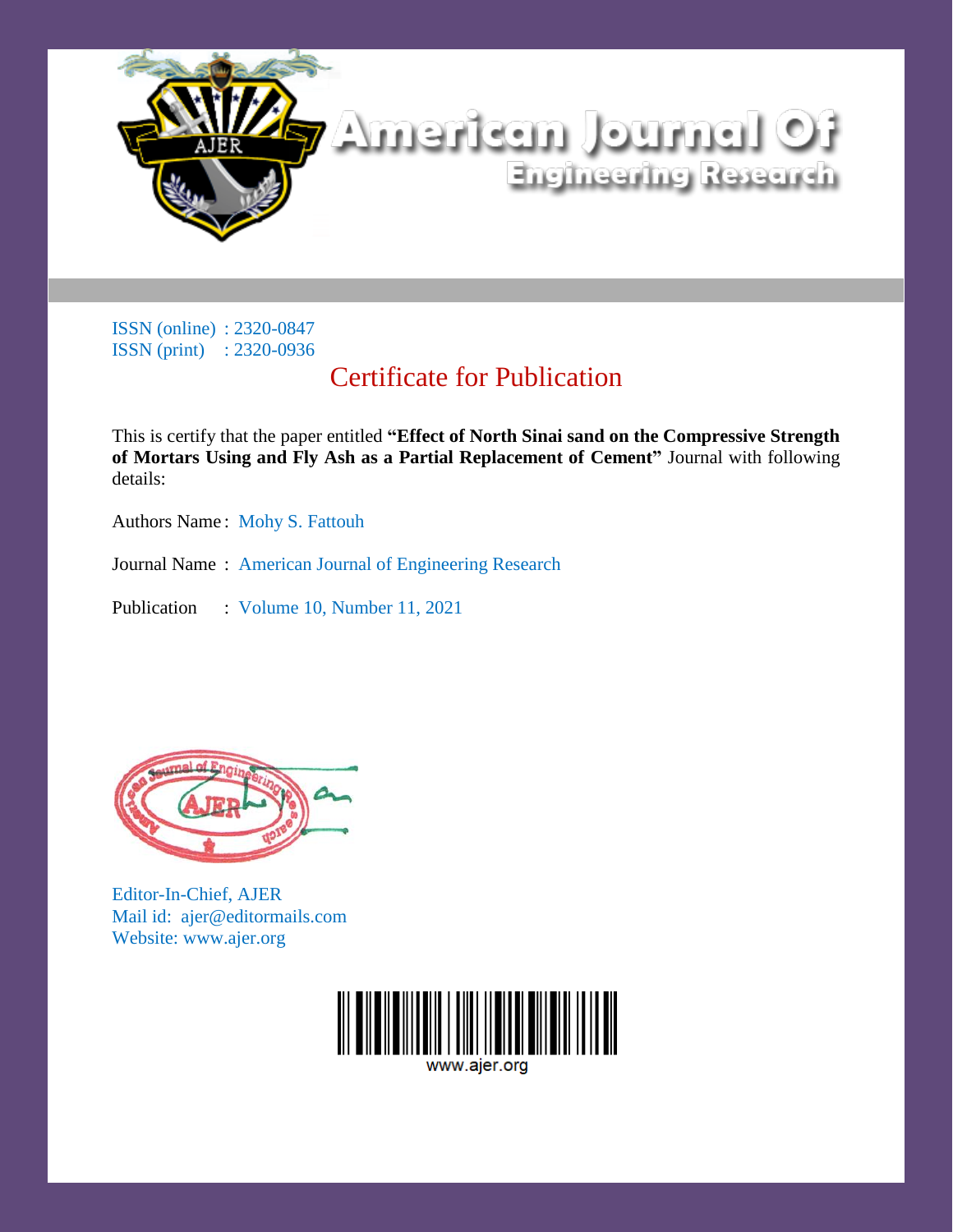

ISSN (online) : 2320-0847 ISSN (print) : 2320-0936

## Certificate for Publication

This is certify that the paper entitled **"Effect of North Sinai sand on the Compressive Strength of Mortars Using and Fly Ash as a Partial Replacement of Cement"** Journal with following details:

Authors Name : Ahmed S.Abouhalawa

Journal Name : American Journal of Engineering Research

Publication : Volume 10, Number 11, 2021



Editor-In-Chief, AJER Mail id: ajer@editormails.com Website: www.ajer.org



www.aier.org